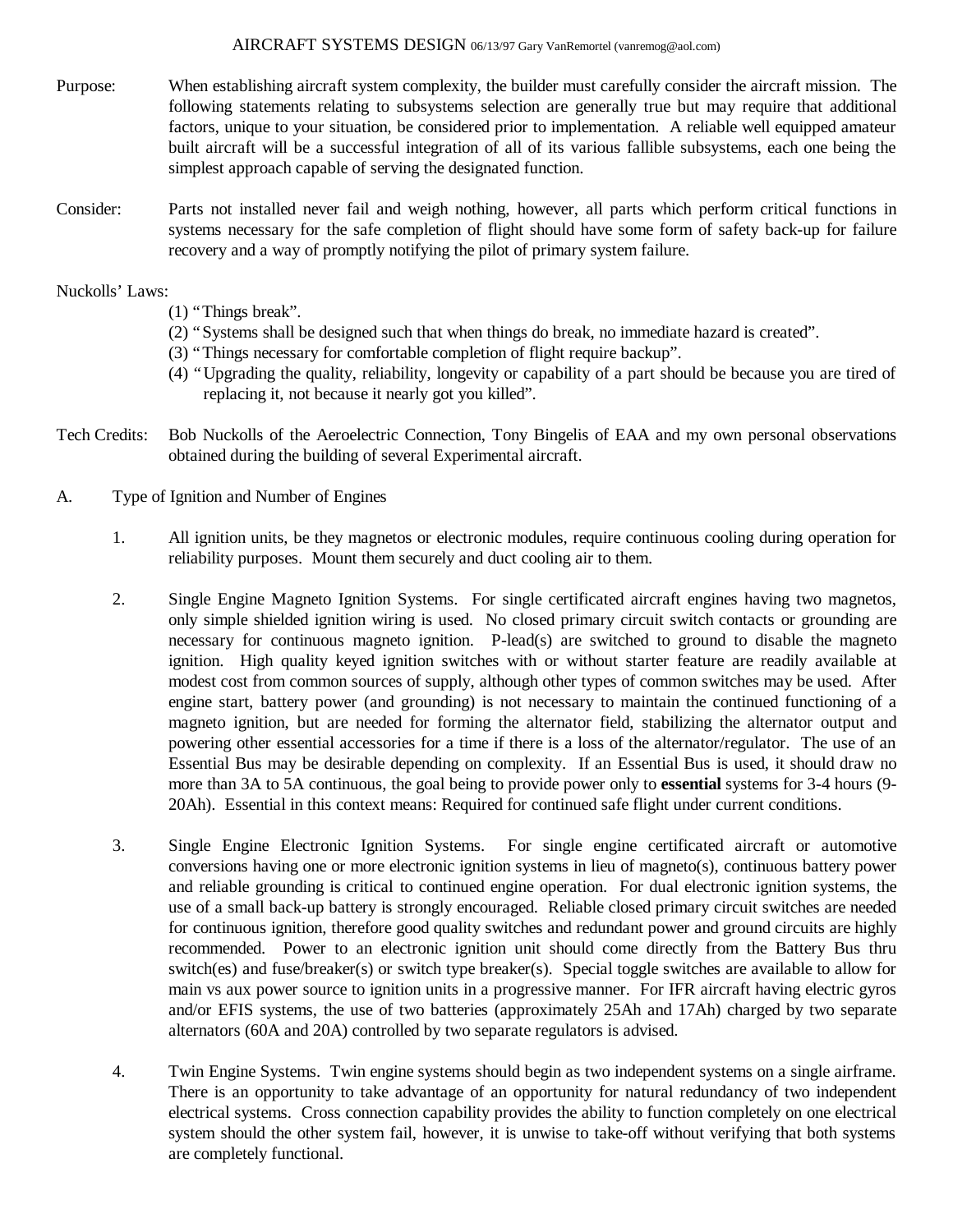## B. Day VFR vs Night VFR vs Full IFR

- 1. Day VFR. No external lighting or Gyros are needed, although an electric Turn Coordinator and Strobes are highly recommended safety equipment for all aircraft regardless of mission. An Aircraft Tranceiver should be installed in every aircraft and used at both controlled and uncontrolled facilities. Transponder with Mode C encoder is required for operation within 30 nm of Class B airspace and within Class B and C airspace.
- 2. Night VFR. Add Attitude Gyro, lighting (Instrumentation, Position and Strobe). Directional Gyro and Landing lights are highly recommended.
- 3. Full IFR. Add full (electric or Vacuum) Gyro complement, Heated Pitot/Static system and additional navigation aids. Gyro power source and static port redundancy is highly recommended.
- C. Venturis vs Single Vacuum pump vs Vacuum pump w/backup vs Electric Gyro System
	- 1. The Venturi is still a very reliable source of vacuum on slower VFR aircraft where there is only a slight drag penalty. One large venturi per gyro instrument is generally necessary to obtain adequate volume. Full flow fittings should be used although they are more expensive. Venturis are also simple backups for dry vacuum pumps provided that they are not relied upon to function in actual icing conditions.
	- 2. Dry vacuum pumps are less troublesome than are wet pumps, however, common Airborne dry types (one type is CCW rotation, one is CW rotation) can still die in as little as 20 hrs or as many as 1000 hrs. Frangible safety couplings are designed to separate if rotor vanes frag so as not to affect engine power. Newer Sigmatek dry pumps are not sensitive to directional rotation as are the Airbornes. All dry vacuum pump vanes are sensitive to being damaged by ingestion of foreign materials (oil, dirt, etc.). Cooling shroud kits are readily available at modest cost and may help extend pump longevity.
	- 3. Backup systems are available which run off of engine manifold vacuum to provide temporary power to gyros in emergency situations when there has been a loss of the primary system, however these systems only function well if manifold pressure is at least 4 inHg below ambient. This occurs only with partial throttle settings.
	- 4. Other back-up systems use an electric motor to turn an auxiliary vacuum pump.
	- 5. Electric Attitude and Directional Gyros are somewhat pricey (\$1300 each).
- D. Heated and Unheated Pitot/Static Systems
	- 1. Day VFR aircraft do not normally require heated pitot/static systems.
	- 2. Night VFR aircraft may benefit from the use of heated pitot/static systems.
	- 3. IFR aircraft should always have heated pitot/static systems
	- 4. Heated pitot/static sources require significant power (10-15A@14V resistive) in order to have good icing recovery capacity.
	- 5. On all aircraft, an alternate static source available in the cockpit via a valve may be a beneficial safety device. Static plumbing should be planned to allow for easy isolation of Altimeter/Encoder from the balance of the system to facilitate periodic calibration. Pitot and static systems should be carefully tested periodically for leakdown.
	- 6. Pitot/static system should be plumbed to ensure that there are no low spots which could trap water and then freeze. A static sump is beneficial to trap moisture prior to reaching instruments. When mounted on the fuselage, two static ports on opposite sides should be incorporated to cancel out the effect of slips and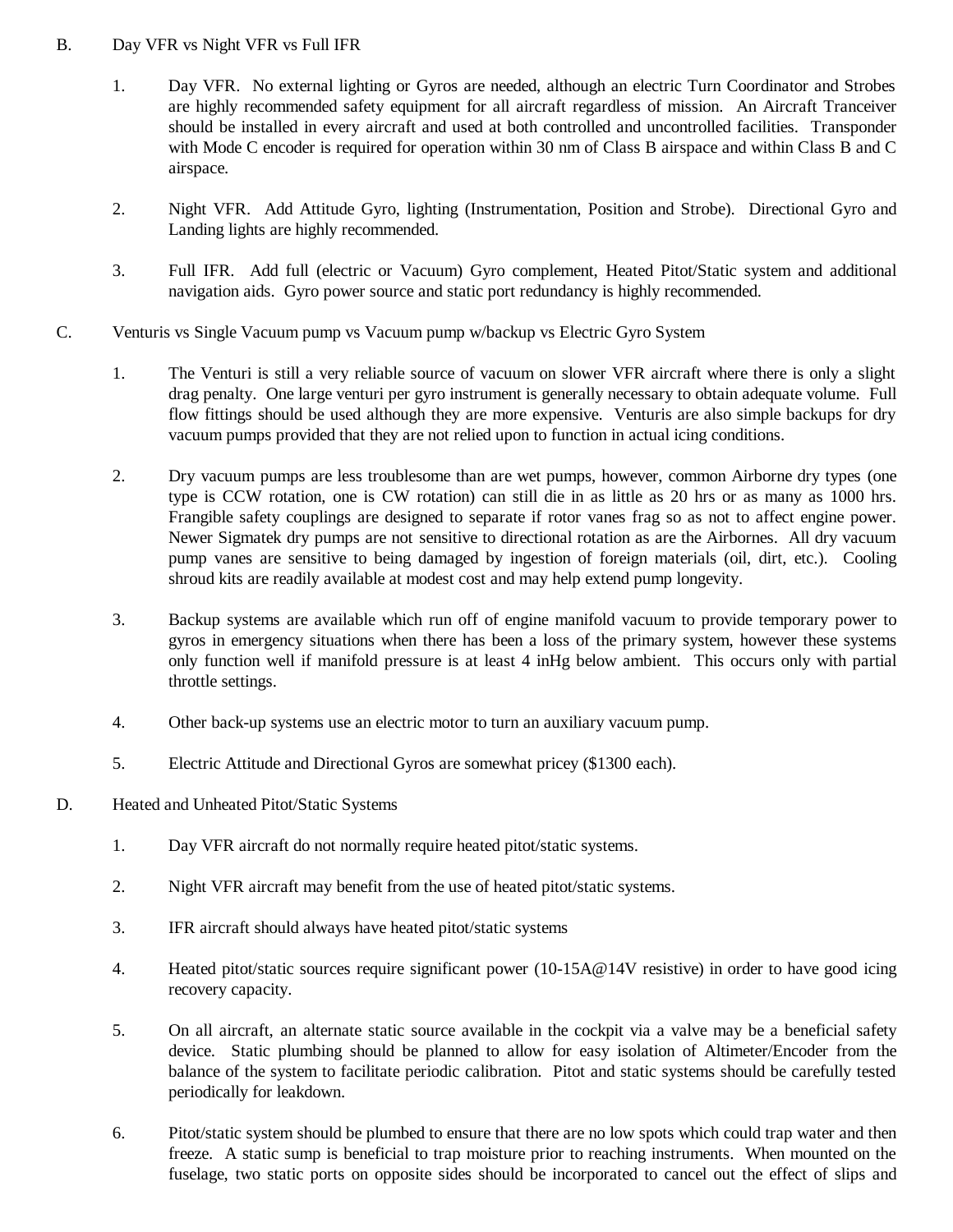crosswinds. The cross-connection should go up and over to facilitate draining moisture. A valve accessible auxiliary static source is also recommended for IFR aircraft.

## E. Composite vs Metal Airframes

- 1. Electrical grounding should be accomplished the same way regardless of primary structure (all tied thru a low impedance to one common point), although a metal primary structure provides opportunities for local grounding thru structure for some lighting and other simple peripheral system returns.
- 2. Composite structures may use copper rods, tubes or 2 AWG wire buried in the structure as efficient power and ground buses, but remember, copper is heavy. For long wire runs to battery, power and ground wires twisted together approximately two twists per foot may reduce noise. Additional shielding of certain low level signals may be more necessary in the composite structure.
- 3. Composite structures allow for the use of internal antennae unless carbon fiber is used. Furthermore, adequate ground planes must be provided at the base of each antenna even if carbon fiber is used. Lower fuselage surfaces work best for communication with ground based stations. Upper fuselage antenna sites are best for satellite based communications. Composite wing tips are good antenna sites for both ground and satellite communications although the transmission and reception pattern can be more irregular. Bear in mind that comm channels are vertically polarized and nav channels are horizontally polarized and the antennae should be in the same plane as the signals it receives for best results. Antenna signal splitters are available for various multi-signal reception applications.
- 4. Metal structures are more tolerant of antenna position provided they are placed externally. Composite structures may require the addition of a substantial ground plane. This may be foil or screen.
- 5. Metal aircraft experiencing radio static may benefit from equipotential bonding straps across all hinged control surfaces to equalize static build-up and minimize some types of radio noise, although the use of discharge wicks on Experimental aircraft is rare. Antistatic waxes may be beneficial in reducing tribocharging in composite aircraft. Do not expect that hinges and such movable joints will maintain acceptable electrical continuity between two structures.
- 6. Composite structures can suffer from heat soak when sitting on a hot ramp and a solar panel may be used to power a fuselage fan to circulate cooling air while aircraft is parked.
- F. Single vs Multiple Comm Transceivers
	- 1. Only modern 760 channel radios are recommended. They should be interfaced with modern electret mic equipped headsets for best noise rejection.
	- 2. Multiple panel mounted comms provide redundancy and may reduce pilot workload when flying in complex airspace under ATC control.
	- 3. An Audio Panel for multiple radios is required only if the Marker Beacon feature is desired.
	- 4. Consider avionics stack cooling for multiple radio installations. Some newer avionics trays incorporate 5/8" dia ports for "Ice Box" type cooler hose connections.
	- 5. Digital recorders are most helpful when obtaining IFR clearances. These are available as options to some intercoms. If music sources (AM/FM radio, CD or Tape players) are to be fed into the intercom Aux input(s), the intercom and headsets should be equipped with stereo capability.
	- 6. Good quality aviation headsets are readily available in the 12-20 dB passive noise reduction range and should be used at all times to reduce fatigue and long term hearing loss. The same type of headset should be used for both pilot and passenger(s) to avoid loading problems with some intercom output stages.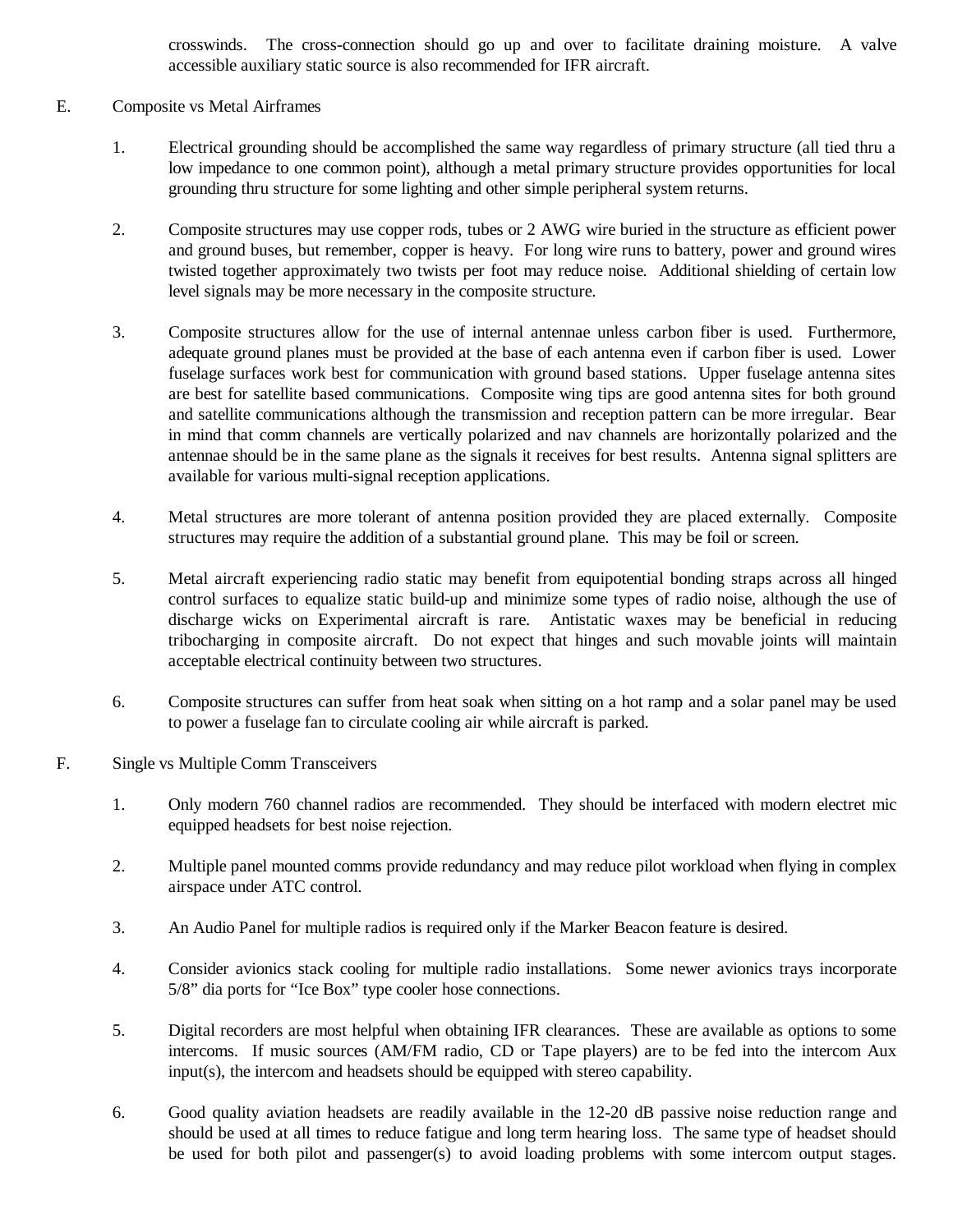Follow intercom manufacturer's instructions as to whether or not the sleeve of the headset/mic jacks must be isolated from local ground.

- 7. Active Noise Reduction (ANR) equipped headsets attempt to reduce the amplitude of the offending ambient noise by feeding an opposite phase signal together with the original noise signal in order to obtain some degree of cancellation (up to 24 dB additional active noise reduction). ANR retrofits to some commonly used headsets are available. Some inexpensive ANR systems do not allow for accurate music reproduction.
- 8. A speaker for the radio is simple to install and convenient for ground listening to ATIS, etc. It does not need to be an "aircraft" speaker, but the impedance must be correct for the radio output stage.
- G. GPS, VOR, ADF, HDI, Stormscope, Autopilot, etc.
	- 1. GPS today should be the primary navigation tool. Loran and VOR are still supported but are life limited.
	- 2. VOR is still a good backup nav system for now. This can be a handheld nav/comm.
	- 3. Backup for a single panel mounted GPS/comm system can be a handheld VOR/comm or GPS/comm.
	- 4. GPS units need a data download connector which can be placed somewhere other than the instrument panel in order to save panel space.
	- 5. Some avionics manufacturers suggest the use of multiple power and ground wires. Follow manufacturer's recommendations where feasible.
	- 6. Inexpensive single-axis autopilots can reduce pilot workload especially on long trips. More expensive 2 and 3-axis units are available for those aircraft that are sophisticated enough to require them. Most will slave from the GPS unit for simple course tracking.
- H. Manual vs Electric Primer
	- 1. Cold starting an aircraft engine without a primer can be hazardous if fuel drains into the airbox and ignites. Proper technique is to pump the throttle after the engine is turning over in order to draw fuel up into the cylinders.
	- 2. Manual system requires two 1/8" dia copper fuel lines plumbed thru the cabin area. It is important to lock the piston after each use or a rich mixture condition could result.
	- 3. Electric primer system requires only simple wiring. Simultaneous activation of boost pump thru 2 circuit push-button enhances function. No primer fuel lines are necessary in cabin. Further, a one port per cylinder electric primer system could be tuned to provide an alternate fuel delivery system in the event of carburetor or fuel system blockage. For best redundancy in this case, the primer line tap should be as far upstream in the system as possible.
	- 4. Either system requires proper primer fittings (Cone Union type atomizer) for best results. Running primer to two or more jugs is adequate.
- I. Fuel Systems
	- 1. For gravity flow systems in high wing aircraft only a single fuel pump must be provided. For low winged aircraft two fuel pumps (one engine driven mechanical type and one electric boost type) should be provided. If pumps are of the "flow thru with check valve" design, they may be series cascaded with the electric pump as near the fuel selector as is feasible and the engine driven mechanical pump between the gascolator and carburetor. Non check valve equipped units may be paralleled if series check valves are added.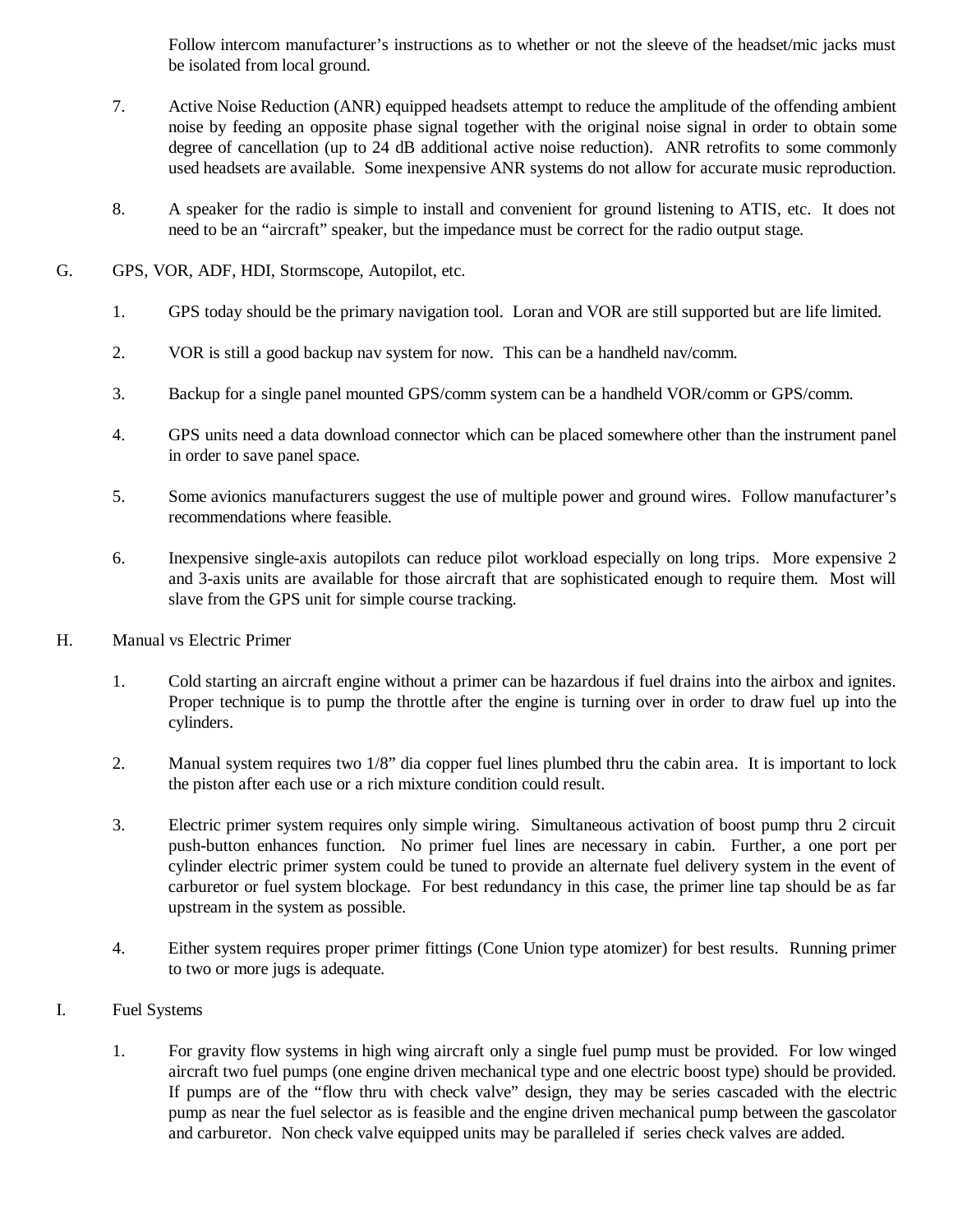- 2. Facet electric fuel pumps should be installed with the outlet inclined 45°from the inlet to allow the piston to rotate and wear evenly over its life.
- 3. Use Fuelube or Sealube on all fittings and 'O'-rings. DO NOT use teflon tape.
- J. Manual vs Electric Trim Systems (Elevator, Aileron and/or Rudder)
	- 1. For flight safety reasons, trim system limits of travel must be well established by design. Always ensure that the aircraft can be handled and landed with trim tab(s) in any position. There have been scattered reports of MAC servo actuation rods failing due to vibratory fatigue so keep rod length short (higher resonant frequency). Aluminum tubing placed over the rod can provide additional columnar strength.
	- 2. Manual system requires only a reliable mechanical actuator (such as a vernier cable). Visibility of precise anti-servo tab position may be difficult to provide with this system.
	- 3. Electric system requires a MAC type servo (and relay deck for dual stick/switch operation) for each axis to be trimmed. Matronics speed governor replaces relay deck and provides for servo speed reduction without loss of motor torque. Coolie hat switches for aileron/elevator trim readily available at modest cost. Converter is available to allow the use of standard potentiometer operated by trim wheel to drive MAC servos. Complete HOS systems are available. Visibility of anti-servo tab position is incorporated into the servo and presented via panel meters/LEDs.
	- 4. Multiple trim switches (on two or more sticks) require the use of isolating relays or Matronics governor(s) in the servo circuitry to prevent contention problems.
- K. Manual vs Electric Flaps
	- 1. Manual system requires only a reliable mechanical actuator, notched latching system and a strong arm. Visibility of flap position should be provided if not directly observable from the pilot's seated position.
	- 2. Electric system requires motorized actuator and DPDT switch wired for reversing direction. Complete HOS systems are available. Visibility of flap position can be added using MAC position sensor and presented via panel meter or LEDs. Simple systems using a three position DPDT switch having a center OFF position, momentary up ON and momentary down ON positions must be held in their ON positions until full travel in the desired direction is complete. Furthermore, these depend on a motorized actuator that freewheels at both ends of travel. Complex systems use mechanically actuated limit switches to cut motor power at the limits of up and down travel and therefore may use a DPDT switch with a maintained ON position for retract.
- L. Strobe Light (Anti-collision) System (Night VFR and IFR)
	- 1. A system which provides 400 effective candles at the strobe head is required on all new installations.
	- 2. Single head system must be on top of vertical stabilizer. If not baffled properly, this position can illuminate the upper wing surface of low winged aircraft, contributing to pilot disorientation at night. Single head capable power supply is small and easily located in the peripheral structure to keep shielded wiring runs to minimum.
	- 3. Dual head systems can be installed in wing tips if they remain visible from the rear. Two single head power supplies may be used and mounted in the adjacent structure to keep shielded wiring runs short. Flash synchronization is achieved by interconnecting the external sync lines. Multiple head capable power supplies alternate flashes between strobe heads, are more economical, but must be centrally located between the two strobe heads, so shielded wiring runs are necessarily longer. Tie shield drain wire(s) to ground only at the power supply end (not at the strobe head).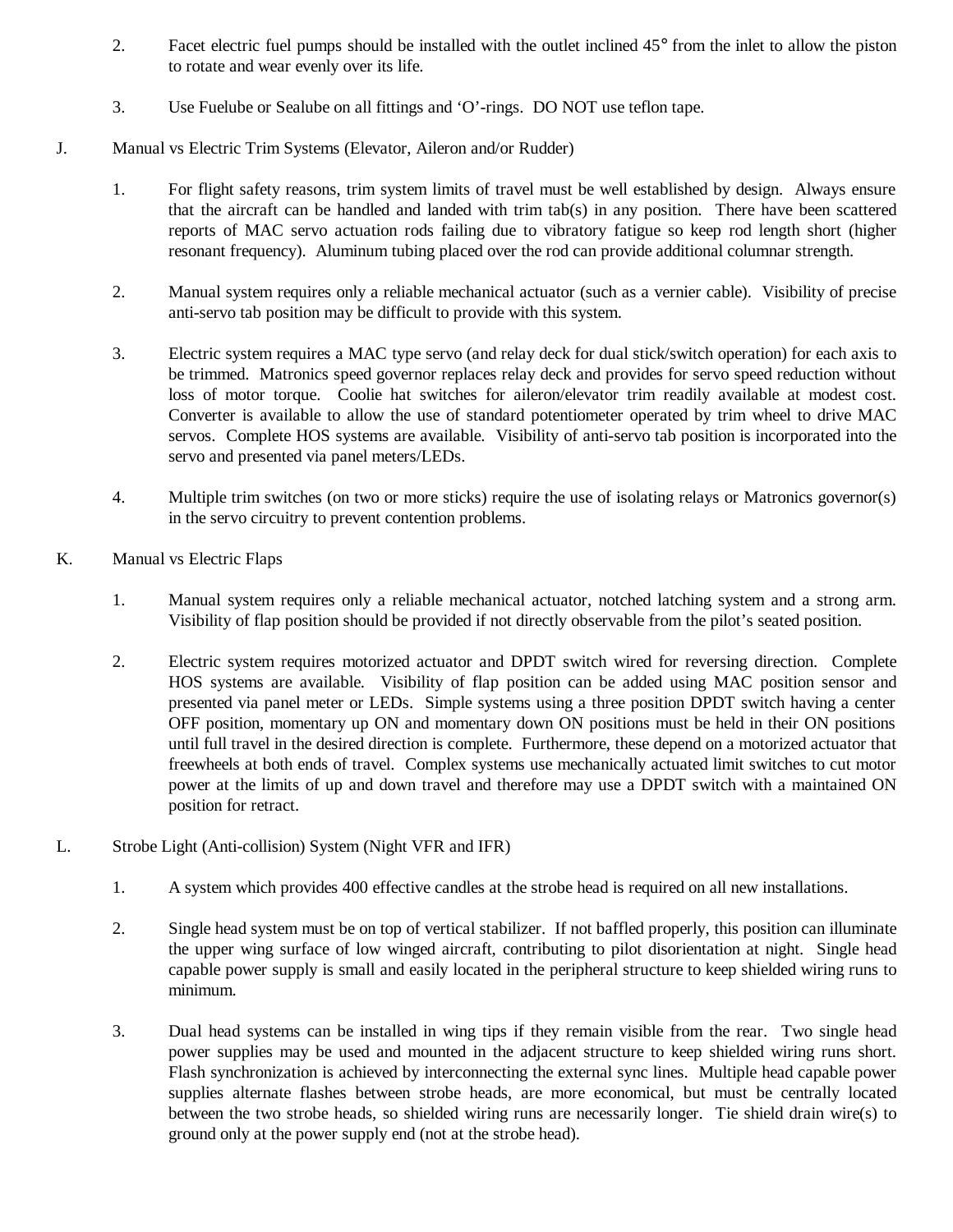- 4. Three head systems can be installed in two wing tip leading edge lighting systems and the rudder (or other far aft structure). Three single head power supplies may be used and mounted in the adjacent structures to keep shielded wiring runs short. Flash synchronization is achieved by interconnecting the external sync lines. Multiple head capable power supplies alternate flashes, are more economical but must be centrally located between the three strobe heads, so shielded wiring runs are necessarily longer. The third strobe head robs some power from the two wing heads when using the multiple head power supply.
- M. Position, Landing and Cockpit Lighting (Night VFR and IFR)
	- 1. Position lighting systems (with or without strobes) are available or adaptable for every possible aircraft planform. Tail position lights incorporated into wing tip mounted fixtures must both converge within 1000 ft directly to the rear of the aircraft in order to be strictly legal.
	- 2. The proper way to wire MS25041 "push to test" type lamps is as follows: Pin 1 to the source return, Pin 2 to the source after the switch and Pin 3 to the source before the switch or a separate lighting bus. When not pushed, lamp is placed across Pins 1 and 2. When pushed, lamp is placed across Pins 1 and 3.
	- 3. Halogen bulbs get extremely hot during sustained operation and can melt/craze plastic lenses in poorly designed landing light fixtures.
	- 4. In-rush current limiters (ICLs) or filament "keep alive" circuits may be useful in maximizing landing lamp life in aircraft commonly flown at night.
	- 5. Use switched automotive lighting relays for high wattage landing lights (>5A@14V lamp).
	- 6. Use solid state dimmer unit (adjustable voltage regulator) or alternately a 25W rheostat for controlling instrument lighting. Some avionics have internal sensors for enabling illumination and don't require a separate connection to dimmer.
	- 7. A Pulselite system or wig/wag relay can be used to alternate the landing lights ON and OFF and increase the visibility of the aircraft in congested areas.
- N. Engine Instruments
	- 1. Individual or integrated gauge systems in analog, digital or a combination of both are available at reasonable cost from common sources of supply. These compare very favorably with high quality discrete gauges, are much easier to install and generally take up less of your precious panel space.
	- 2. New Glass Cockpit Systems (EFIS) are available which incorporate all engine, attitude and navigation functions via computer and flat panel display.
	- 3. All sensors should be mounted to minimize and withstand vibration. Firewall mounting is preferred. Pressure sensing ports should have flow restricted fittings (.040-.050" dia for oil, .020-.025" for fuel) for connecting hoses to pressure transducers. Hoses should travel uphill to transducers in order to minimize fouling the small sensing orifices with suspended particulates.
	- 4. Electronic sensors should be mounted away from engine heat.
	- 5. Since there can be wide variations in CHT and EGT readings for each engine cylinder, the multi-port monitors are preferred.
	- 6. Some Ammeters function differently depending on type and sensor/shunt placement. Loadmeter type can be used on the output lead of the alternator to show how much total current is being drawn by all loads (including battery but excluding starter) from the alternator. This is the preferred system if a voltmeter is present, as it is useful to know how much of alternator total capacity is being used. A loadmeter type can also be used on supply line to the Main Bus to show how much current is being used by the appliances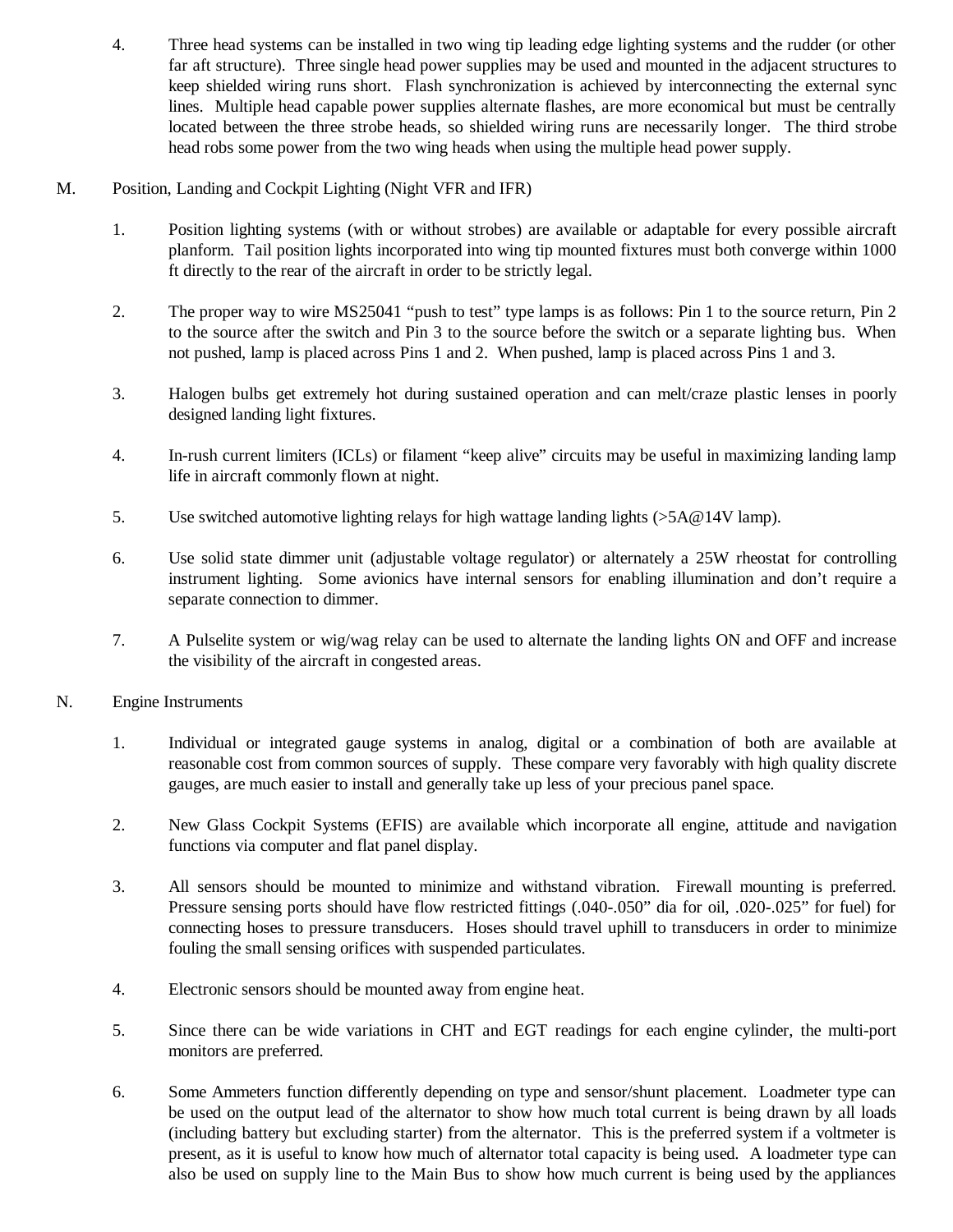(excluding battery and starter), but this is a less useful reading. Automotive types show only whether the battery is being charged  $(+)$  or discharged  $(-)$ .

- 7. Thermocouple wires on modern instruments may be shortened or lengthened as necessary unless expressly prohibited by the manufacturer. Thermocouple types J (wht/red), K (yel/red) and T (blu/red) may be used by certain gauges and are not interchangeable. For U.S. the red lead is always negative and polarity is critical. Thermocouple extension wire of the proper type should be used for providing additional length. Thermocouple wires may be extended or switched only if both wires get the same treatment or significant measurement errors can result. If one lead is to be switched thru a set of contacts, the opposite lead must be simultaneously switched thru a duplicate set of contacts. As long as the same treatment applies to both leads, any error will have a tendency to cancel out.
- O. Fuses vs Thermal Circuit Breakers vs Solid State Poly-Fuses
	- 1. Fuses are simple, light and inexpensive but not resettable in flight for nuisance trips, although nuisance trips are exceedingly rare in properly designed systems. Automotive types are more resistant to vibration than are cylindrical types. Fuse blocks are available from B&C.
	- 2. Thermal type Circuit Breakers (P&B, Klixon, E-T-A) have a good service history in aircraft applications.
	- 3. Solid State Poly-fuses have a self-resetting feature and are new to aircraft systems. The Control Vision unit is an example of this design approach.
	- 4. Wire size is determined by the using appliance(s) maximum current draw and then the breaker or fuse value for that leg is selected to protect up to the maximum wire current. Alternately, if a larger AWG wire than necessary is used for the circuit, the breaker or fuse should be sized for 135-165% of the appliance maximum current draw, but never greater than the wire AWG can handle. The alternator B-lead fuse/breaker should be sized for 60A for use with 35A/40A rated alternators and 70A/80A for 50A/60A rated alternators in order to minimize nuisance trips under low battery charge conditions.
	- 5. Each circuit off of the Main Bus must have circuit protection, although, in order to save space, up to three low current appliances may be fed from a single breaker/fuse, depending on the nature of the appliances. Major appliances should each get their own breaker/fuse so as to not risk the loss of multiple systems thru a single point of failure.
- P. Battery, Alternator and Voltage Regulator
	- 1. A reliable source of electrical power for the aircraft systems requires that a quality battery of adequate capacity be interconnected with an alternator capable of maintaining the battery at full charge under anticipated loads via the regulator. The battery should be maintained at peak charge and replaced every two to three years (well before it fails), particularly in Night VFR and IFR aircraft.
	- 2. A good battery will continue to supply power long after an alternator, regulator or master contactor circuit gives out. An alternator needs battery power to the field on startup and the battery's stabilizing influence on-line. With an alternator B-lead Filter Capacitor, even an extremely weak battery is sufficient to stabilize an alternator.
	- 3. An alternator should be selected which will provide adequate capacity for the total of all appliance and battery loads. Include >25% safety band for best longevity. Alternators with internal regulators are not recommended because they are not voltage limited to a reliable level. The pulley diameter should be sized so that even the lowest cruise rpm (1800-2000 rpm in standard aircraft engines) will produce full output. Cooling air should be directed via a 1" SCAT hose to the alternator diodes during operation. Even if fan equipped, cooling air should still be provided. Capacitor across the output can be used to filter out noise.
	- 4. Alternators should be controlled by voltage regulators having true over voltage protection (crowbar) circuitry. Without this feature, a runaway alternator can explode a battery in short order. Modern solid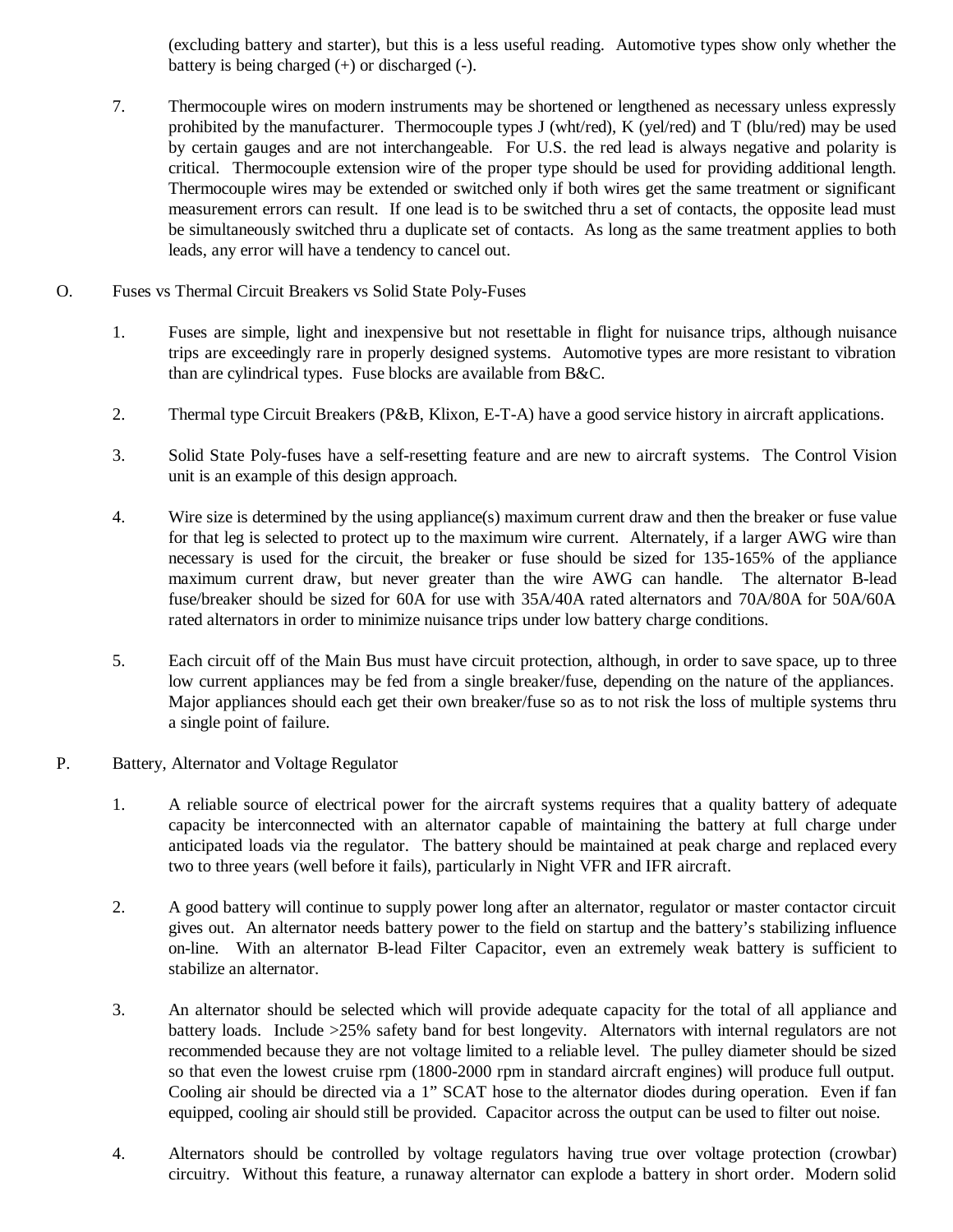state regulators provide for more accurate long term control of alternator output and should be used in lieu of old automotive derived mechanical types. Some regulators require two separate reliable grounds.

- 5. The voltage regulator shall be capable of ensuring that the alternator provides a voltage at normal cruise power settings which will be optimum for the specific battery system (wet cell or RG type) being used. This varies between 13.8V-14.2V, depending on the Battery Manufacturer's recommendations, as measured at the battery terminals.
- 6. Wet cells are not recommended in aerobatic applications. Recombinant Gas (RG) type batteries are sealed and do not require a sealed battery box. The recommended charge is 2.35VDC per cell, or 14.1VDC for a 6 cell 12V RG type Battery. Main Battery for small engined homebuilts may be as small as 12Ah, but for homebuilts with standard aircraft engines, the 25Ah size is recommended. Back-up batteries may be of the 17Ah size. In sport aircraft there is seldom any compelling reason to use 28V systems over 14V.
- Q. Switches/Relays/Contactors
	- 1. Good quality switches with a positive snap action should be used. Switches having a good low voltage DC current rating are preferred but not required. Remember that switches, relays and contactors are normally rated for resistive loads. Inductive and lamp loads are each progressively more demanding.
	- 2. Although rare, there have been scattered reports of unintentional starter contactor actuation from high gloads. Endeavor to place contactors in an orientation which will allow them to not be affected by commonly seen g-loads. The master contactor should not trip out or the charging system may become unstable. The starter contactor should not engage unexpectedly during engine operation or the mechanism may become damaged. Sustained g-loads on an improperly oriented starter contactor can close it long enough to burn it out or weld contacts.
	- 3. A 1N5402 diode should be incorporated across relay/contactor coil terminals (cathode stripe to +12V, anode to ground) to minimize switch contact pitting due to collapsing flux field during de-energizing the coil. A Metal Oxide Varistor (Panasonic ERZ-C05DK180 or equivalent) may be placed across switched contacts to minimize transient spikes.
	- 4. Use only continuous duty type (coil measures 12-20 ohms) Battery Master contactor. This contactor is energized by switching ground across the right side of the Split Master Switch (left side of split switch controls alternator field supply). The two sides of this split switch are interlocked to prevent supplying alternator field power without the battery being on-line but still allow for shedding of the field load during start-up, if desired.
	- 5. Use intermittent duty (coil measures 3-5 ohms) Starter contactor. The contactor is energized by applying 12V to the 'S' terminal. The metal case or mounting bracket is usually internally tied to one side of the primary coil, requiring the mounting bracket to be grounded for the contactor to work. The 'I' terminal of the intermittent duty type is used primarily for load shedding relay in automotive applications.
	- 6. Battery Master Contactors have been known to fail. An alternate feed path via push/pull or switch type 50A circuit breaker from the Battery Bus directly to the Main Bus or Essential Bus (if so equipped) around a failed Battery Contactor should be provided for all Night VFR and IFR aircraft.
- R. Wiring Design and Execution
	- 1. A properly designed and installed modern wiring system with proper circuit protection devices should last the life of the airframe.
	- 2. Use only stranded high temperature MIL-W-22759/16 Tefzel airframe wire or MIL-W-16878/4 Teflon hookup wire if possible. Tefzel wire smaller than 22 AWG is very stiff, straight and the strands very weak by comparison, so make sure it is well supported with minimum stresses. Avoid the use of common PVC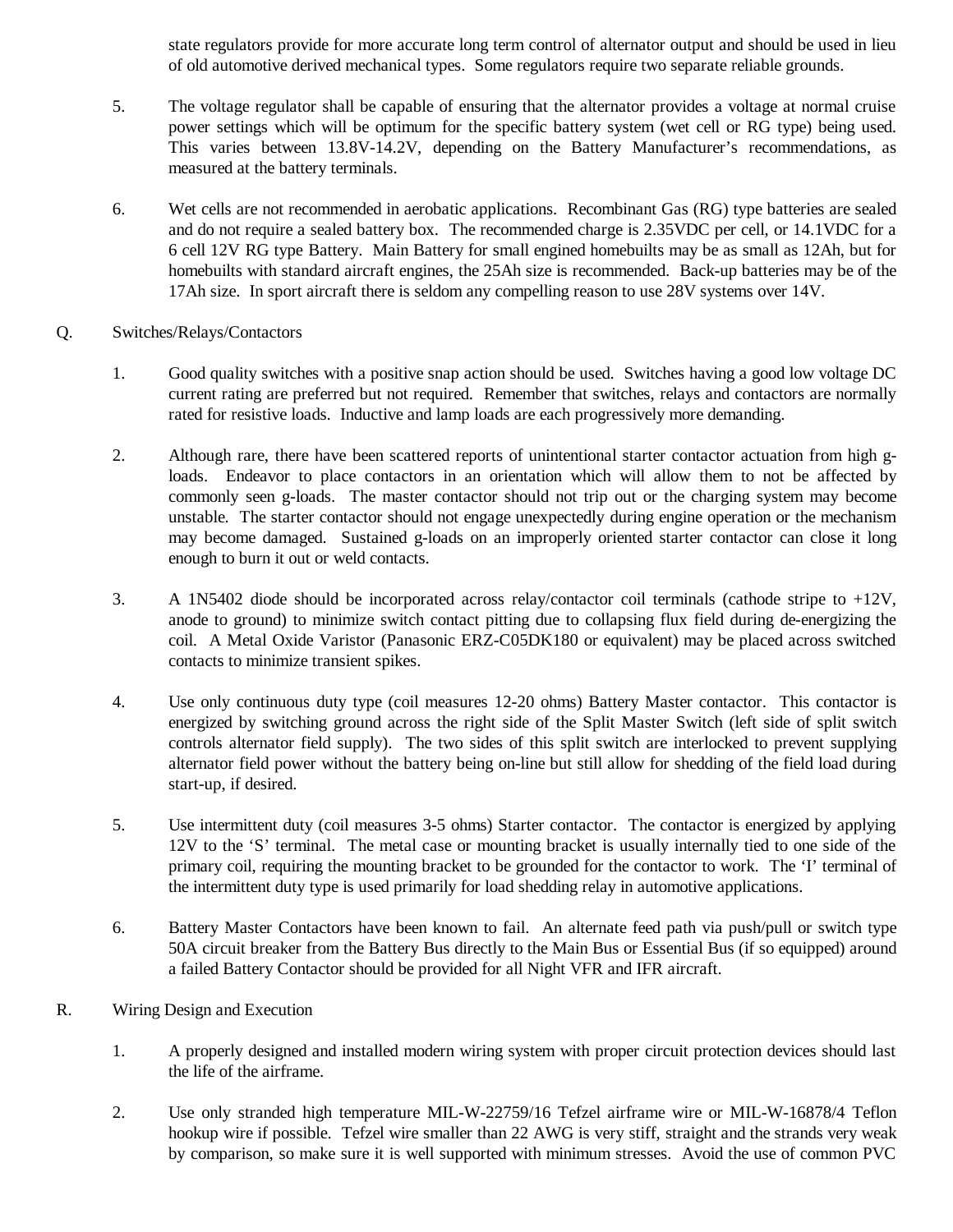automotive wire as the unplated wire strands can easily corrode and the flame by-products of PVC are toxic.

- 3. Ground Bus should be a common point on the airframe or alternately a low impedance path to that common point. For best results, battery ground lead should travel to engine case first, then to airframe ground. 2 or 4 AWG (depending on distance) copper wire should be used. Terminations should always be made with internal tooth star washers between the electrical terminal and the wire lug for good electrical bonding.
- 4. Power bussing strategy should be established early. Battery positive lead should travel directly to Battery Master Contactor input (BAT). 2 or 4 AWG wire (depending on distance) should be used, as modern starters can draw nearly 250A @12V.

Battery Bus (all points connected electrically to the positive battery terminal),

Main Bus is connected to the Battery Bus thru the Battery Master Contactor which is energized by grounding the small side terminal.

Auxiliary Bus is connected to the Main Bus via a cross connect contactor and is normally tended by a second auxiliary alternator/regulator/battery combination.

Essential Bus is connected to the Main Bus and is isolated via a high current diode (>25A forward current rating, heat sinked for 30W minimum) and runs about 1V below the Main Bus. The Essential Bus provides the ability to by-pass the Battery Master Contactor and redirect remaining battery power only to systems critical to the safe completion of flight in the event of battery master contactor, alternator or regulator failure.

- 5. Appliances feed off the Battery Bus, Main Bus, Auxiliary Bus and/or the Essential Bus depending on system criticality.
- 6. Shielded cable is necessary for magneto P-leads and certain low level sensing, radio, intercom, audio and/or nav circuits. Coaxial Cable (RG-58 50 ohm, with a stranded primary conductor) is to be used for all normal antenna connections. RG-142 has dual shields and may be used for excessively long runs. Transmitting antenna cables should cross other wiring at right angles where possible.
- 7. Output B-lead from alternator (8-10 AWG) need not be shielded and connects thru a properly sized circuit breaker or fuse (which exceeds the capacity of the Alternator) to the output terminal of the Battery Master Contactor (or the input side of the Starter Contactor). Common Master Switches are dual rocker types with interlocked rockers to ensure Master OFF turns alternator field OFF, although progressive toggle switches may be used instead. If alternate methods are used, consider that it should not be possible to turn OFF the Master Contactor while the Field is still ON. The output terminal of the Battery Master Contactor connects to the input terminal of the Starter Contactor. A separate wire of the same (or larger depending on length) AWG as the alternator output (also unshielded) connects from the Starter Contactor Batt terminal to the Main Bus.
- S. Reliability, Single Points of Failure and Fault Tolerance
	- 1. Consider the effect of a single component failure on the aircraft mission. Ask yourself what would happen if a given circuit which is normally open would short or, alternately, a given circuit which is normally shorted would open unexpectedly and at the worst possible time. The risk of simultaneous multiple points of failure is more complicated to assess and much less likely to occur.
	- 2. Night VFR and IFR equipped aircraft demand a higher fault tolerance than Day VFR.
	- 3. A properly maintained battery has a finite life of several years (but should be replaced every 2-3 yrs), will degrade slowly and generally gives some warning before death. By contrast, alternators (or their diodes) and regulators may die without warning.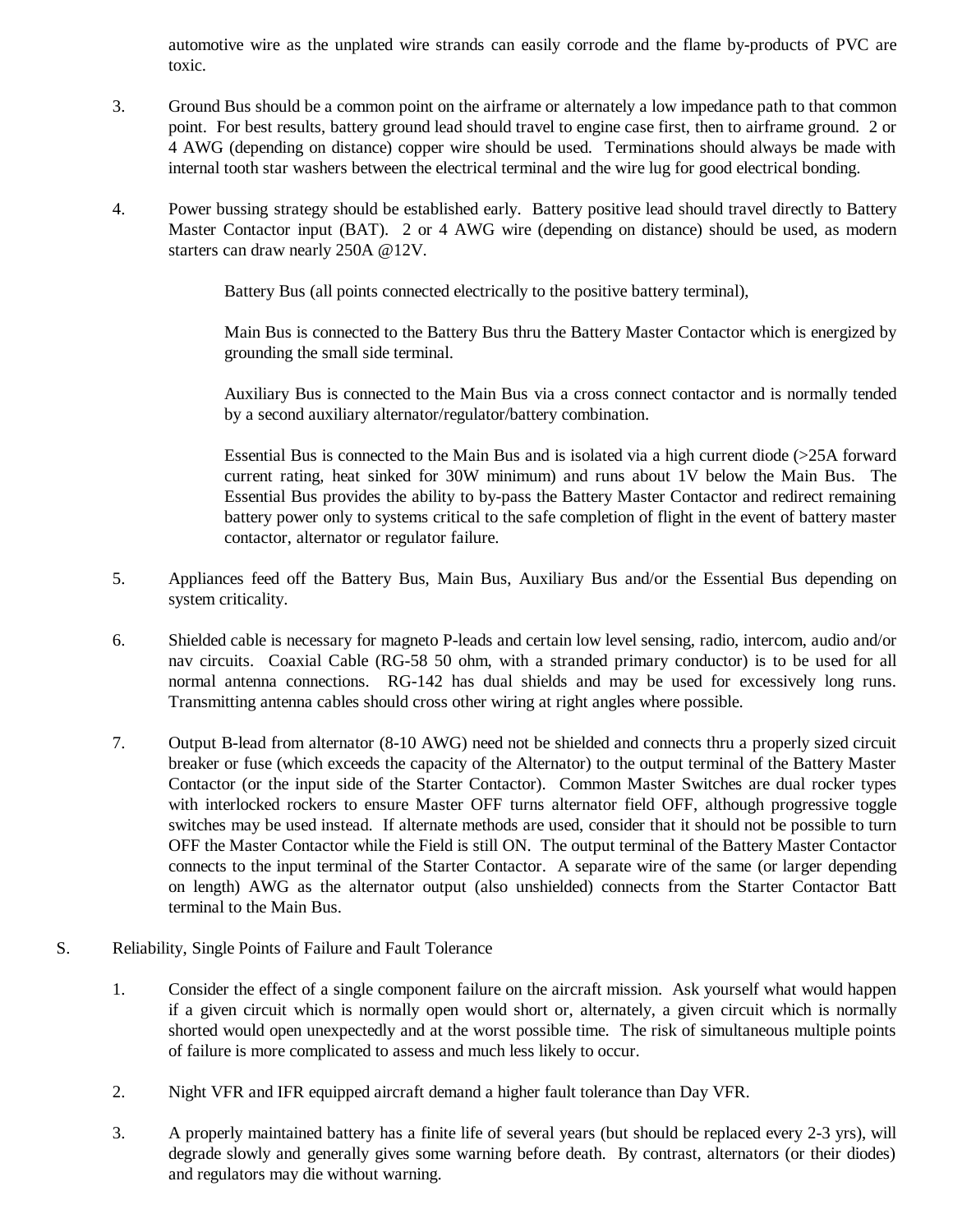- 4. Reliable components are great, but redundancy is the key to fault tolerance.
- 5. Avoid tying the GND terminal of the common keyed ignition switch to any ground other than that seen thru the shields of the P-leads which are to be grounded at each magneto, as undesirable ground loops can be created.
- T. Other
	- 1. Always wire an auxiliary power jack (cigarette lighter socket) off a separate circuit breaker or fuse as a convenient point for powering or charging portable items. Provide fuse or circuit breaker for 10A.
	- 2. There are two ways to power a Hobbs Meter. On a four-cycle application (two-cycle applications are different because there is usually no pressure lubricating system), the negative terminal always connects to the normally open contact on a pressure switch sitting on the oil pressure line and the common contact goes directly to ground. The positive terminal of the Hobbs meter goes thru a circuit breaker either to the Main Bus or the Battery Bus. The advantage of connecting to the Main Bus is that if the oil pressure switch fails shorted while sitting on the ramp, power will still get shut off by the Master switch anyway so the battery does not drain. The disadvantage primarily affects planes used for hire, in that a nefarious pilot can periodically shut off the Hobbs in flight simply by turning the Master switch OFF and continue to fly.
	- 3. Consider providing for future expansion in your panel, if space permits.
	- 4. If using Vision Microsystems Engine Monitor, use plug headers to assist in terminating wiring to the DPU since the DPU will have to be removed in a few years for internal backup battery replacement.
	- 5. AMP sells inexpensive cylindrical plastic connectors (CPC type) in various sizes to allow for easy logical separation of wiring harnesses. 20 AWG contacts are rated for 5A continuous, 8A momentary. 16 AWG contacts are rated for 8A continuous, 13A momentary. Power contacts are rated for 25A continuous, 35A momentary. Put connectors only where you really need them as each connector adds three new joints to each wire.
	- 6. Always support wire bundles so that the terminations see no stress.
	- 7. Always use high quality terminals/contacts, proper termination tools and techniques. Pull test should cause wire to break in tension before the terminal slips off.
	- 8. A properly crimped solderless termination on stranded wire is more reliable than a soldered joint.
	- 9. Endeavor to make all items above the glareshield a dark color to avoid potentially dangerous reflections in the windshield.

## U. BATTERY AND STARTER CONTACTOR INFO (LGTERMINALS ARE 5/16", SM TERMINALS ARE 3/16")

3-terminal battery contactor, Stancor P/N 70-918 or White-Rogers P/N 70-111226-5 80A@12V continuous duty, 150A@12V inrush 16 ohm coil, one end tied to BATT terminal

3-terminal battery contactor, Cole-Hersee P/N 24115 **(RECOMMENDED)** 85A@12V continuous duty, 750A@12V inrush 17.5 ohm coil, one end tied to BATT terminal

4-terminal battery contactor, Stancor P/N 70-902 or White-Rogers P/N 70-111224-5A 80A @ 12V continuous duty, 150A @ 12V inrush 16 ohm coil isolated from case

4-terminal battery contactor, Cole-Hersee P/N 24059 85A @ 12V continuous duty, 750A @ 12V inrush 17.5 ohm coil isolated from case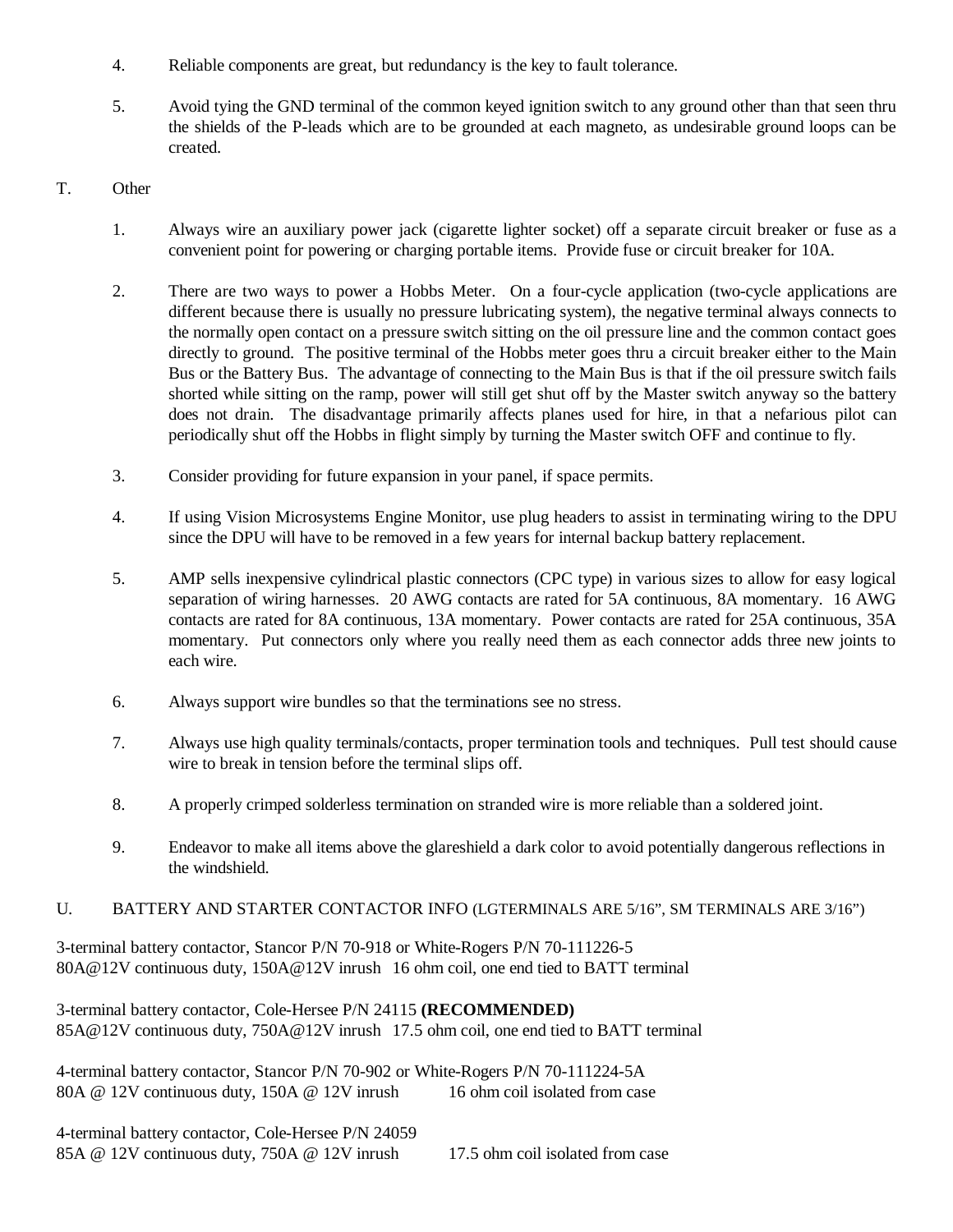| 4-terminal battery contactor, Stancor P/N 124-902<br>100A @ 12V continuous duty, 400A @ 12V inrush                                                                                                           | 13.2 ohm coil isolated from case |  |  |  |  |  |  |
|--------------------------------------------------------------------------------------------------------------------------------------------------------------------------------------------------------------|----------------------------------|--|--|--|--|--|--|
| 4-terminal battery contactor, Stancor P/N 120-901<br>100A $@$ 12V continuous duty, 400A $@$ 12V inrush                                                                                                       | 16 ohm coil isolated from case   |  |  |  |  |  |  |
| 4-terminal starter contactor, Federal-Mogul P/N 7000022735, Capsonic P/N 227035, Cole-Hersee P/N 24021 or 24138<br>4 ohm coil, one end tied to mounting bracket<br>400A @ 12V intermittent duty only         |                                  |  |  |  |  |  |  |
| 3-terminal starter contactor, Cole-Hersee P/N 24022 (RECOMMENDED)<br>400A @ 12V intermittent duty only<br>3.5 ohm coil, one end tied to mounting bracket                                                     |                                  |  |  |  |  |  |  |
| 4-terminal starter contactor, Stancor P/N 70-914 or White-Rogers P/N 70-111225-5<br>16 ohm coil isolated from case<br>80A $@$ 12V continuous duty, 150A $@$ 12V inrush<br>recommended only for small engines |                                  |  |  |  |  |  |  |
| 3-terminal starter contactor, Stancor P/N 124-906                                                                                                                                                            |                                  |  |  |  |  |  |  |

100A @ 12V continuous duty, 400A @ 12V inrush 13.2 ohm coil, one end tied to case